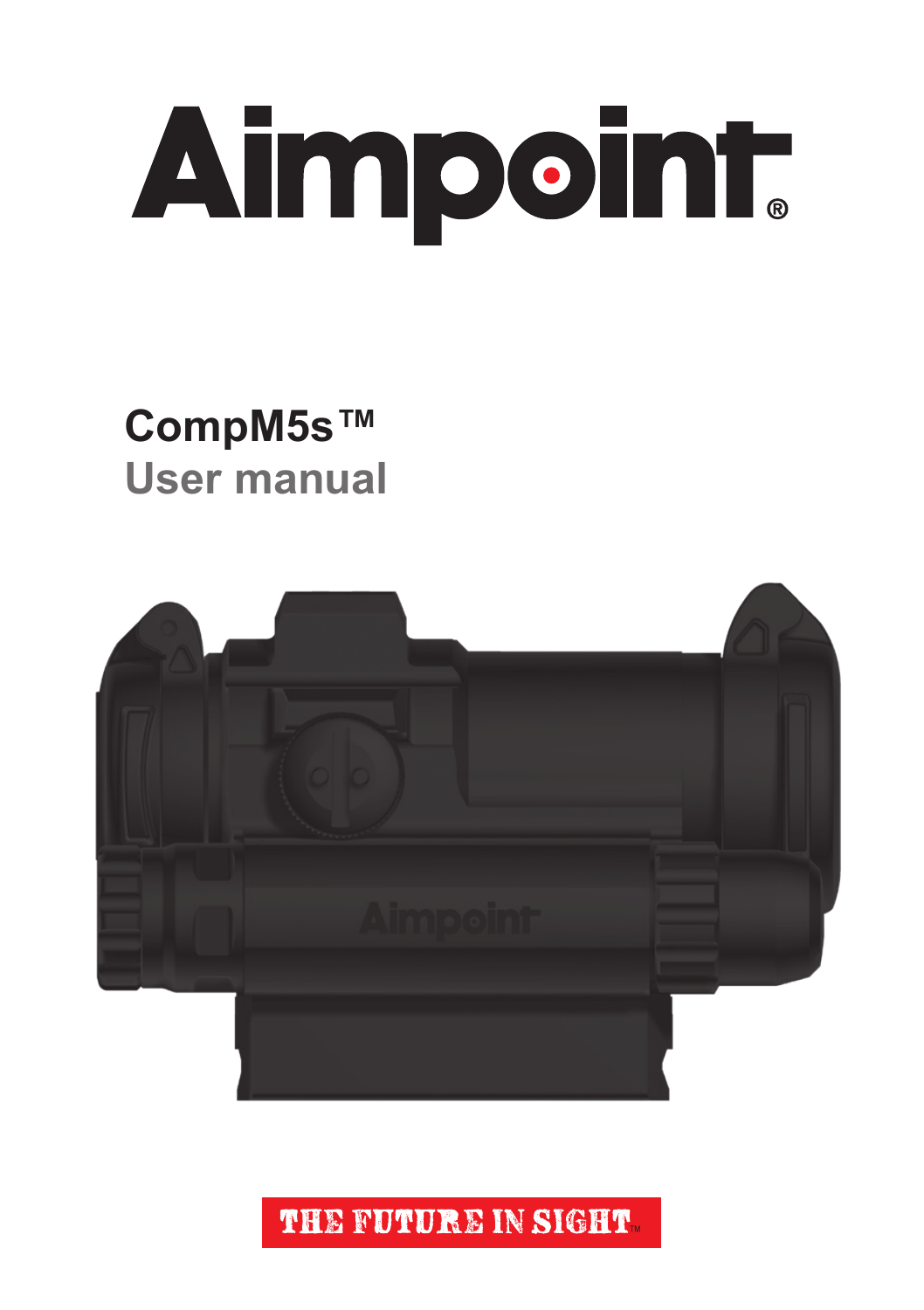## **1 PRESENTATION**

Aimpoint® red dot sights are designed for the "two eyes open" method which greatly enhances situational awareness and target acquisition. Thanks to the optical design the red dot follows the movement of the user's eye while remaining fixed on target, eliminating any need for centering.

#### **1.1 Technical specification**

| Magnification                               | 1X                                                                                                                     |
|---------------------------------------------|------------------------------------------------------------------------------------------------------------------------|
| Eye relief                                  | Unlimited                                                                                                              |
| Clear aperture                              | $18 \text{ mm}$                                                                                                        |
| NVD <sup>2</sup> compatible                 | Yes                                                                                                                    |
| Optical coating                             | Anti-reflex (AR) coating                                                                                               |
| Adjustments                                 | 1 click = 10 mm at 100 m =<br>.36 in at 100 yds                                                                        |
| Adjustment range<br>(windage and elevation) | $±1$ m at 100 m<br>$±1$ yds at 100 yds                                                                                 |
| Dot size                                    | $2$ MOA <sup>1</sup>                                                                                                   |
| Dot intensity<br>settings                   | 10 settings manually adjusted<br>with switch. Setting 1-4 for use<br>with NVD and setting 5-10 for<br>use in daylight. |
| Dot color                                   | $Red (655 nm \pm 10 nm)$                                                                                               |
|                                             |                                                                                                                        |

#### **Optical system**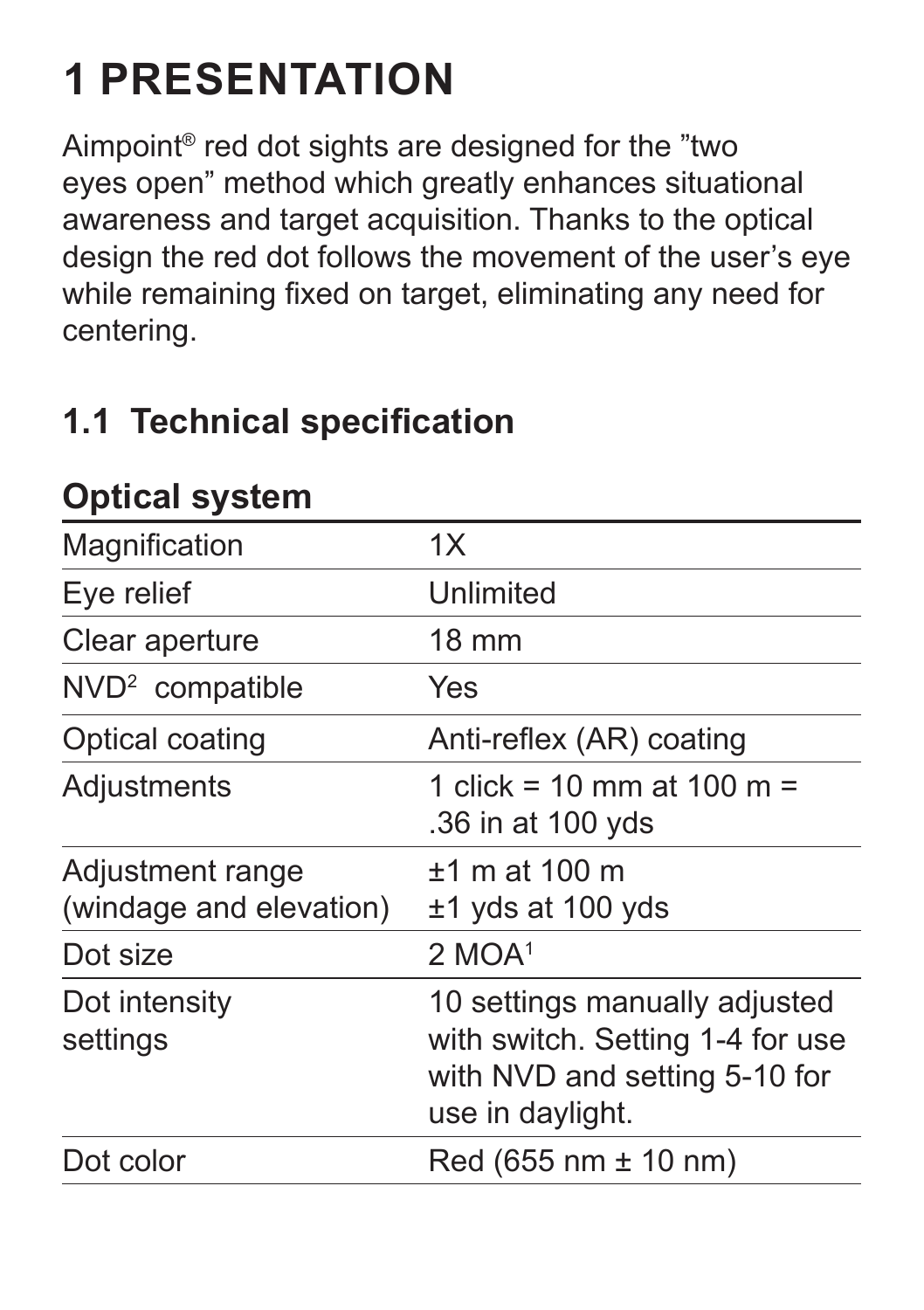| Signature                                             | No forward optical signature<br>from the dot beyond 10 meters                                                              |
|-------------------------------------------------------|----------------------------------------------------------------------------------------------------------------------------|
| <b>Power source</b>                                   |                                                                                                                            |
| Battery type                                          | One AAA size 1.5 V<br>Alkaline LR03 or Lithium FR03                                                                        |
| Battery life <sup>3</sup>                             | More than 5 years of use<br>at setting 7, more than 1 year<br>at setting 8 and more than<br>10 years at NVD-setting (1-4). |
| Size (L × W × H)                                      |                                                                                                                            |
| Sight                                                 | $83 \text{ mm} \times 40 \text{ mm} \times 49 \text{ mm}$<br>$3.3$ in $\times$ 1.6 in $\times$ 1.9 in                      |
| Configuration                                         | $85 \text{ mm} \times 45 \text{ mm} \times 59 \text{ mm}$<br>$3.4$ in $\times$ 1.8 in $\times$ 2.3 in                      |
| Weight                                                |                                                                                                                            |
| Sight (incl. battery, excl.<br>mount and lens covers) | 165 g / 5.8 oz                                                                                                             |
| Configuration<br>(as shown in Fig. 1)                 | 207 g / 7.3 oz                                                                                                             |
| <b>Height of optical axis</b>                         |                                                                                                                            |
| Configuration<br>(as shown in Fig. 1)                 | 30 mm / 1.2 in (measured from<br>top surface of picatinny rail)                                                            |
| <b>Mechanical interface</b>                           |                                                                                                                            |
| Configuration                                         | MIL-STD 1913 Rail system<br>Picatinny rail                                                                                 |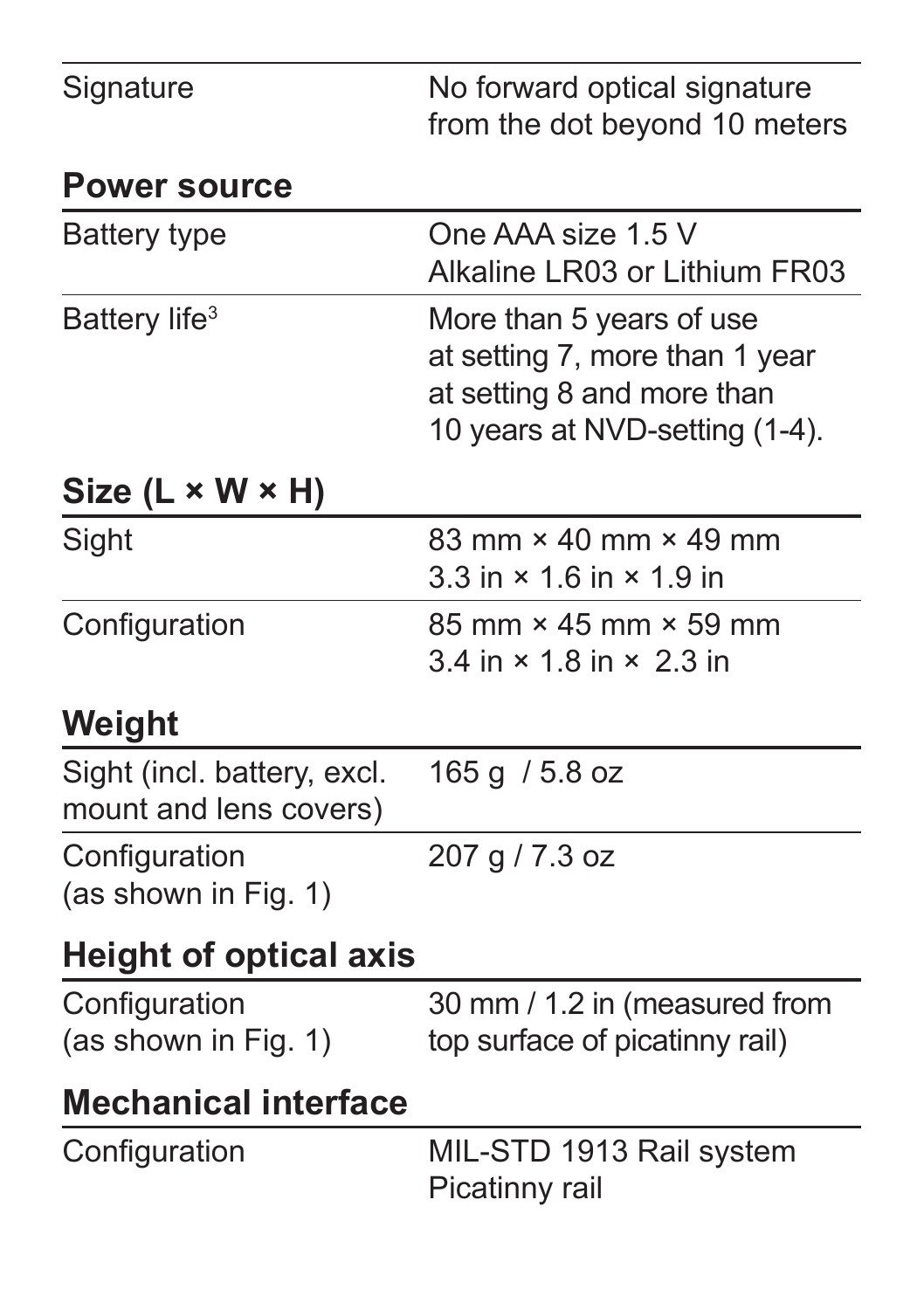#### **Materials**

| Sight and mount                    | High strength aluminum, hard<br>anodized, black to dark gray,<br>non-glare finish |  |
|------------------------------------|-----------------------------------------------------------------------------------|--|
| Lens covers                        | Thermoplastic elastomer, black,<br>non-glare finish                               |  |
| <b>Environmental specification</b> |                                                                                   |  |

| Temperature range<br>(operation) | $-45$ °C to +71 °C<br>-49 °F to +160 °F                                                                |
|----------------------------------|--------------------------------------------------------------------------------------------------------|
| Temperature range<br>(storage)   | $-51$ °C to $+71$ °C<br>-60 °F to +160 °F                                                              |
| Water resistance                 | 45 m / 147 ft. (operable)                                                                              |
| Chemical resistance              | Withstands occasional<br>contamination by weapons<br>cleaners, lubricants, oil or<br>insect repellants |

1 MOA: Minute Of Angle, 1 MOA ≈ 30 mm at 100 m or ≈ 1" at 100 yds

- 2 NVD: Night Vision Device
- 3 Battery life: Values valid at room temperature for a quality battery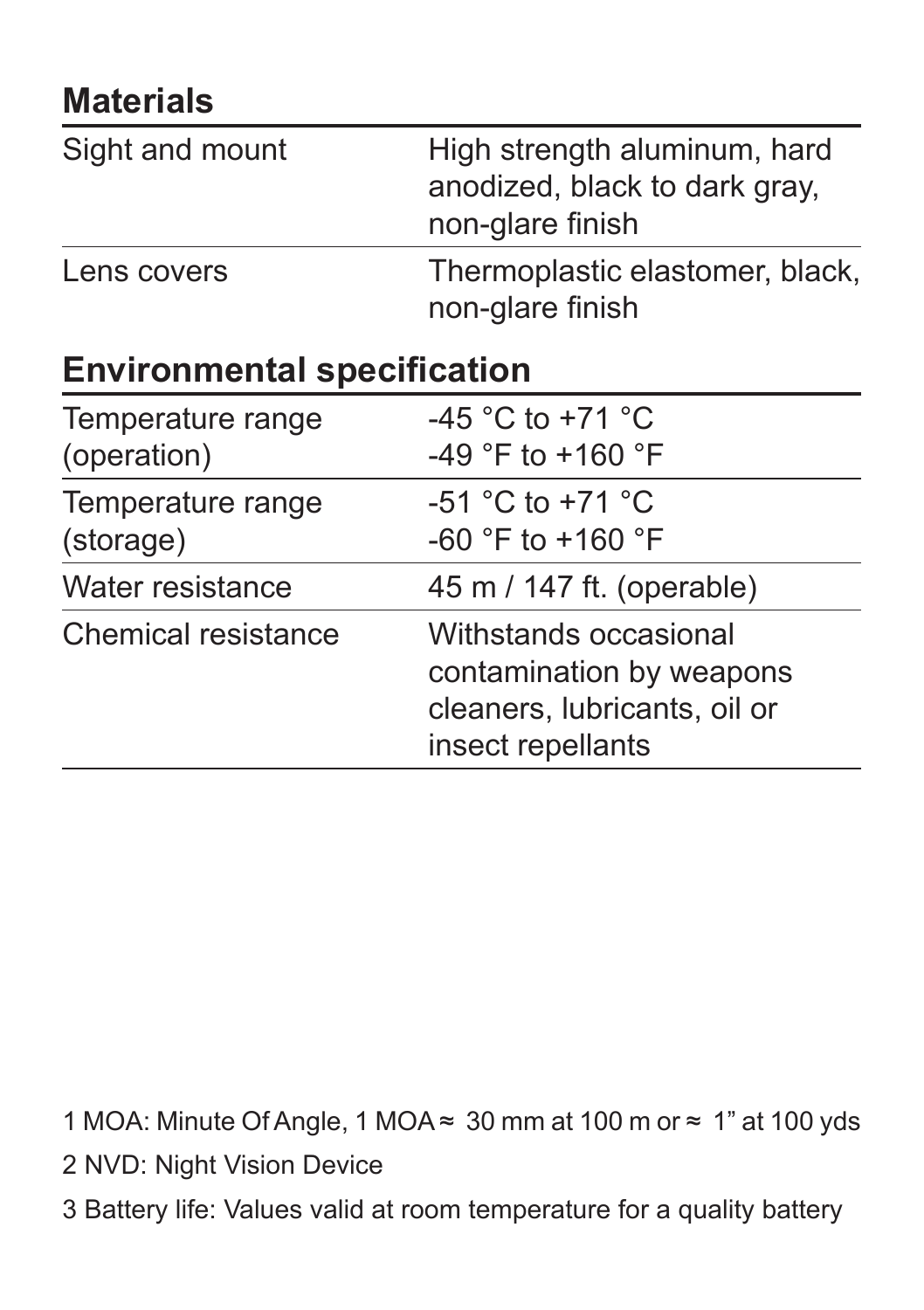### **1.2 Overview (configuration)**



**Fig. 1** Overview (configuration)

- Battery cap
- Battery (AAA)
- Front flip-up lens cover
- Rear flip-up lens cover
- Intensity switch
- Adjustment cap
- Cap

screw

Windage adjustment

- Elevation adiustment screw
- Base
- Locking bar
- Screw
- Screws (for base)
- Tool (ABC)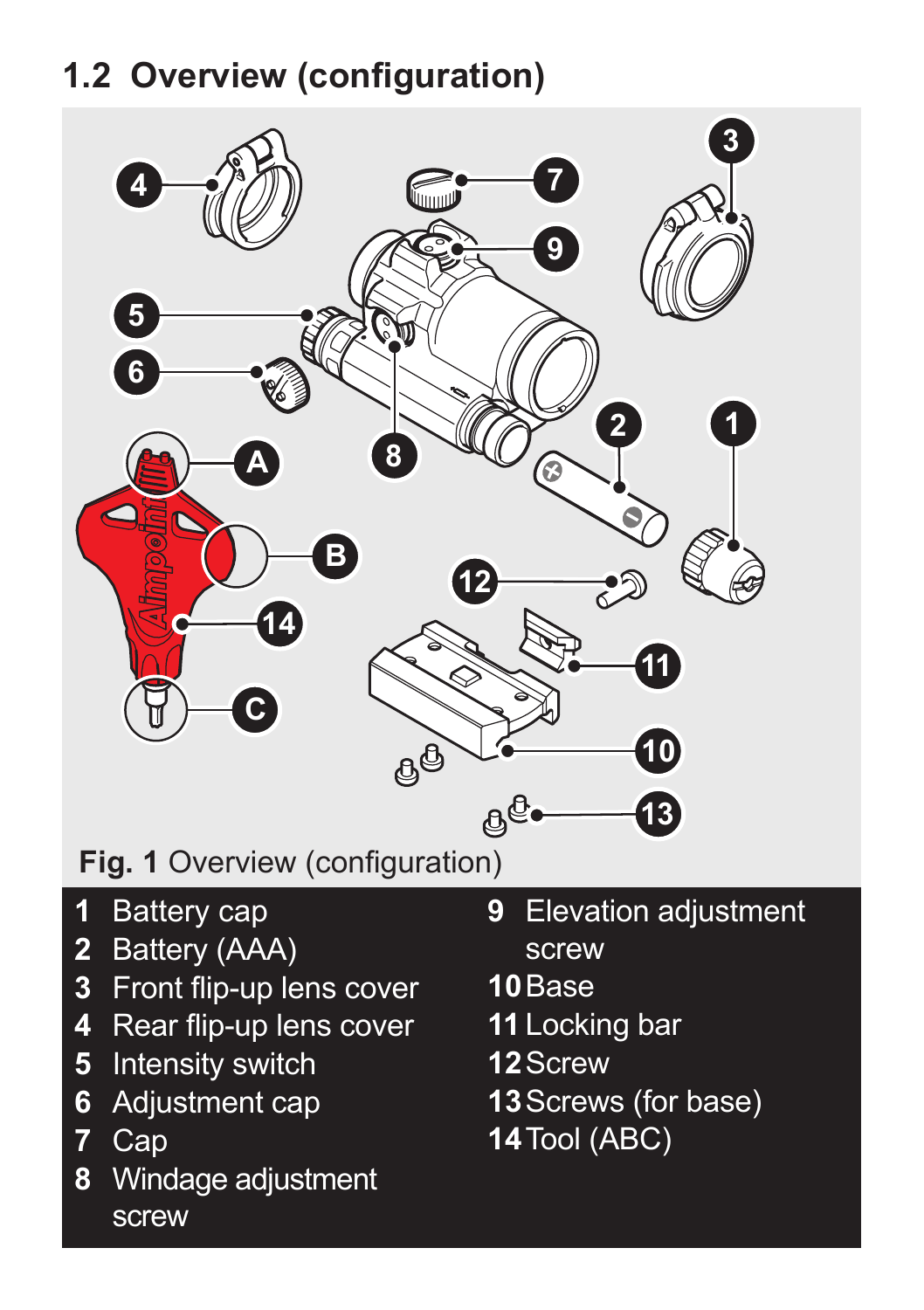## **2 OPERATION**

**WARNING:** Ensure the weapon is not loaded and the safety selector is in the "safe" position before attempting to install, remove or perform maintenance.

#### **2.1 Install battery**

- **a** Remove the front lens cover (3) by pushing on the hinge in the direction away from the sight.
- **b** Untighten and remove the battery cap (1). If necessary, use the tool (14 B).
- **c** Insert battery (2) with the negative end (-) toward the battery cap  $(1)$  and the positive end  $(+)$  toward the sight as shown in Fig. 1.

**CAUTION:** Check that the o-ring is in good condition and in position to ensure there is no water leakage into the battery compartment.

- **d** Tighten the battery cap (1) by hand and with the tool (14 B). When resistance is encountered, proceed to tighten until the battery cap (1) is fully tightened.
- **e** Verify that the red dot is visible.

**NOTE:** For storage of the sight, remove the battery.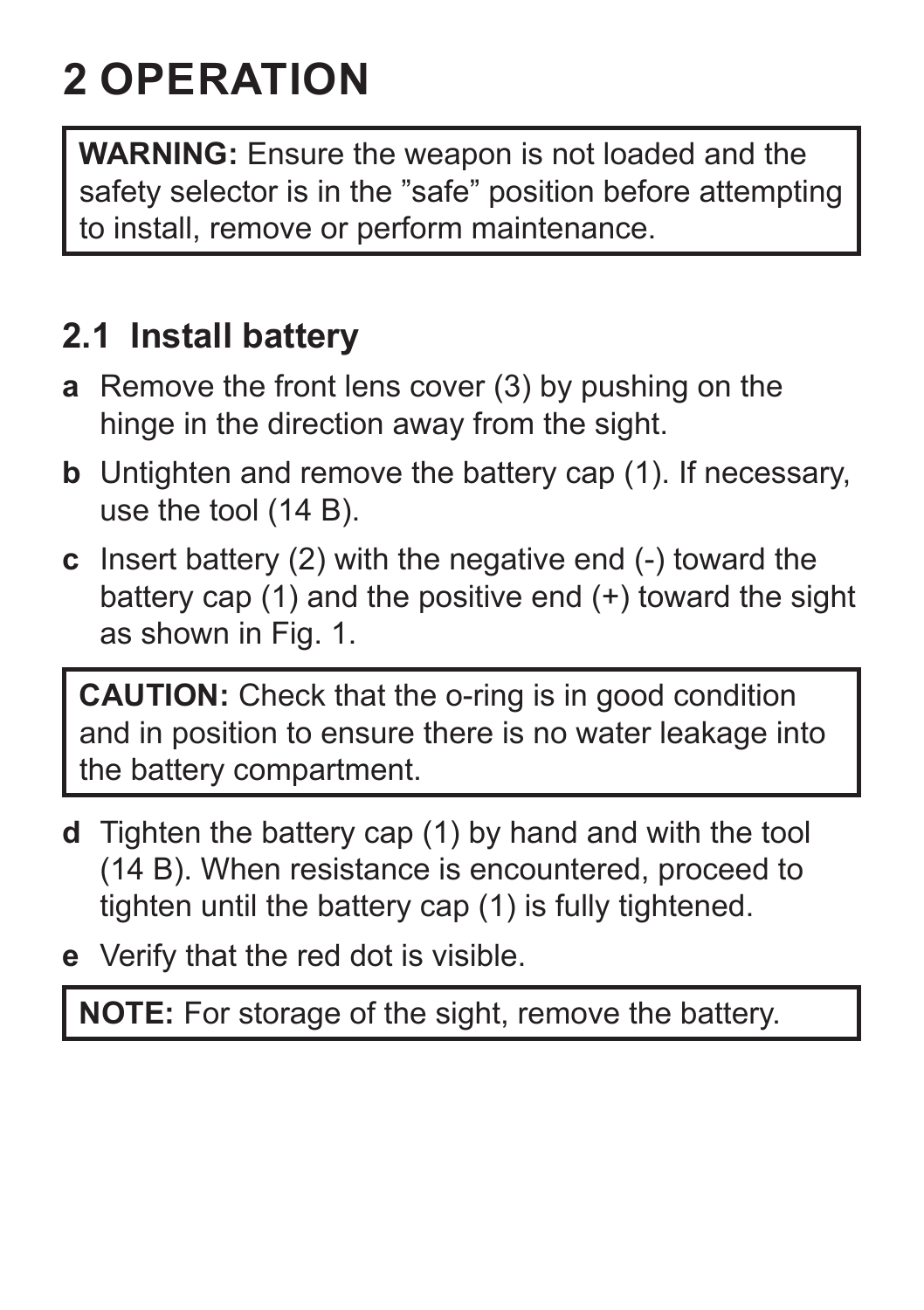#### **2.2 Install Aimpoint® CompM5s on a weapon**

If the sight is equipped with the mount shown in Fig. 1. follow the described procedure. For installation with other mounts, see accompanying instruction.

- **a** Loosen the screw (12) using the tool (14 C), and clamp the locking bar (11) around the Picatinny rail.
- **b** With the recoil stop positioned in a groove of the Picatinny rail, push the sight forward (toward muzzle) and tighten the screw  $(12)$  using the tool  $(14 \text{ C})$
- **c** Tighten the screw (12) until a light resistance is encountered. Proceed with another 1/4 up to 1/2 turn until fully tightened (3 Nm / 2.2 ft·lb).

**CAUTION:** Do not overtighten.

### **2.3 Zeroing**

**CAUTION:** Do not continue to adjust windage and elevation screws (8) and (9) if you encounter resistance.

- **a** Open lens covers (3) and (4).
- **b** Adjust the intensity (5) to a comfortable setting for the red dot to contrast against the target.
- **c** Remove the adjustment cap (6) and the cap (7) to access the windage adjustment screw (8) and the elevation adjustment screw (9). See Fig. 2.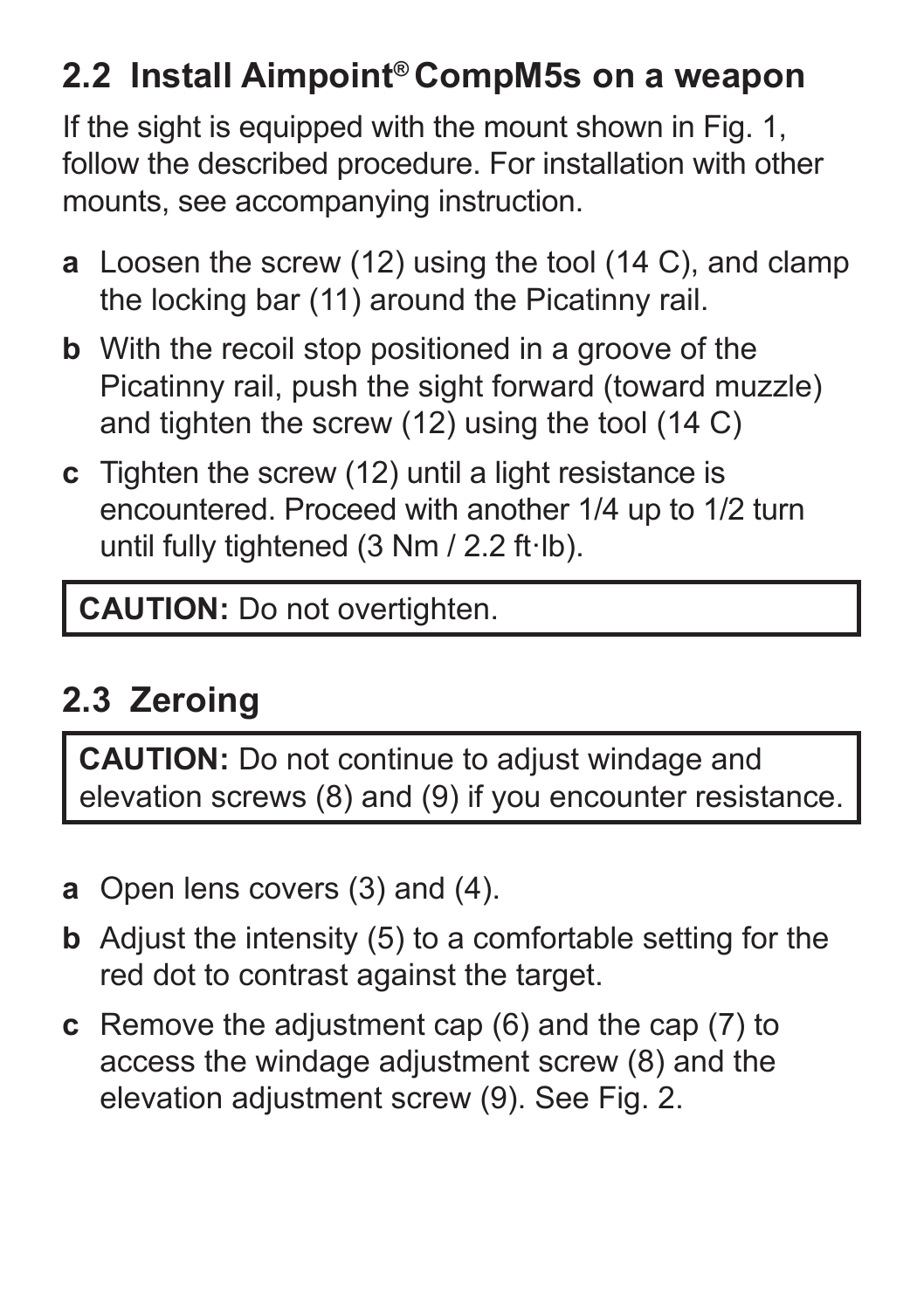

**Fig. 2** Remove adjustment caps

- **6** Adjustment cap
- **7** Cap
- **8** Windage adjustment screw

**9** Elevation adjustment screw

- **d** The adjustment cap (6) or the tool (14 A) must be used to turn the adjustment screws (8) and (9). Place the knobs on the adjustment cap (6) into the recesses on the adjustment screws (8) and (9).
- **e** Windage adjustments (see Fig. 3):
	- Turn windage adjustment screw (8) counterclockwise to move point of impact to the right.
	- Turn windage adjustment screw (8) clockwise to move point of impact to the left.
- **f** Elevation adjustments (see [Fig. 4](#page-8-0)):
	- Turn elevation adjustment screw (9) counterclockwise to move point of impact up.
	- Turn elevation adjustment screw (9) clockwise to move point of impact down.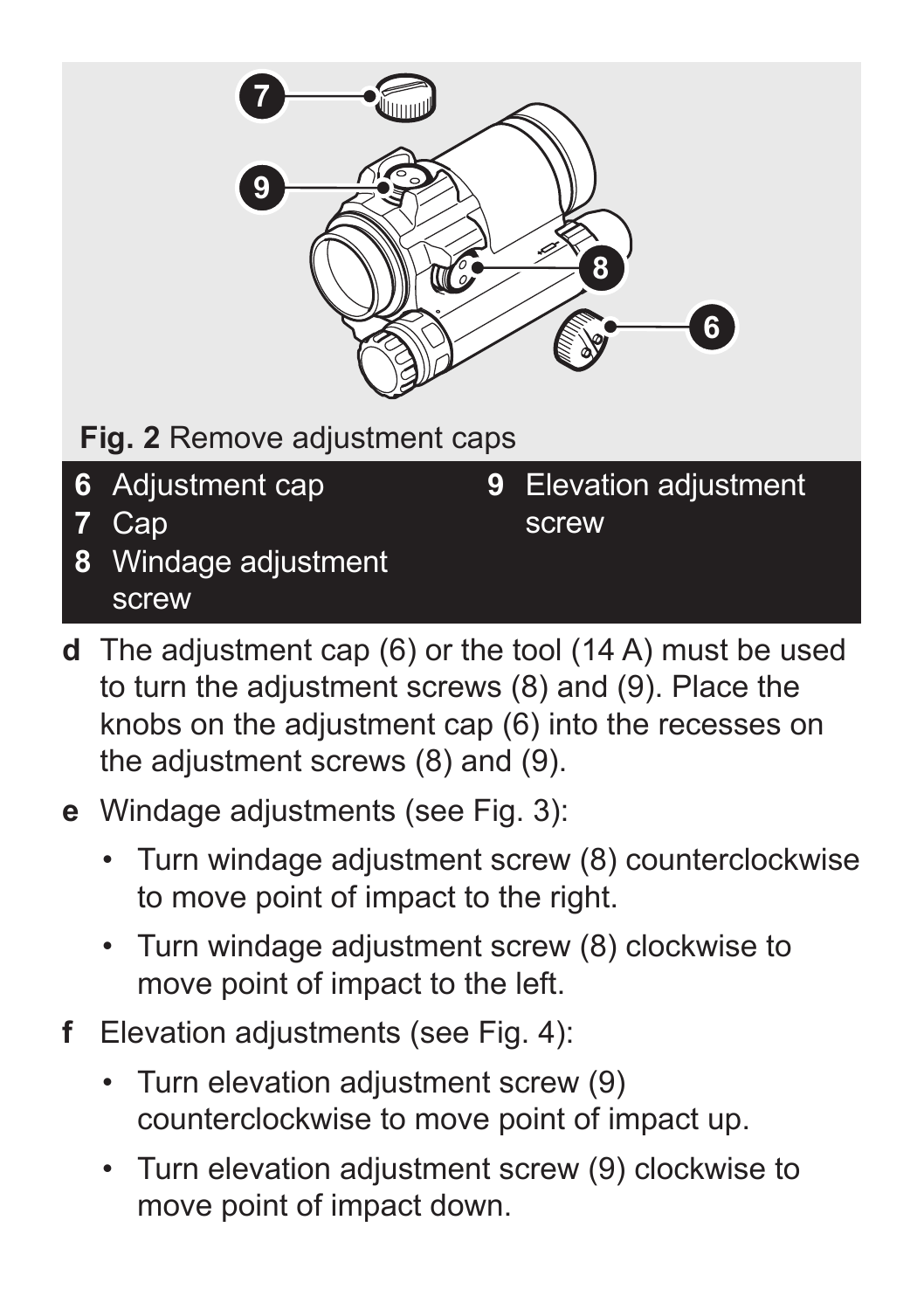**NOTE:** Each click of the adjustment screws (8) and (9) corresponds to a 10 mm movement of the point of impact at 100 m or .36 in at 100 yds.



- <span id="page-8-0"></span>**g** Confirm zeroing by firing at least three shots at a zeroing target. Check points of impact to confirm accuracy and repeat zeroing procedure if required.
- **h** After initial firing, ensure the sight is securely installed on the weapon.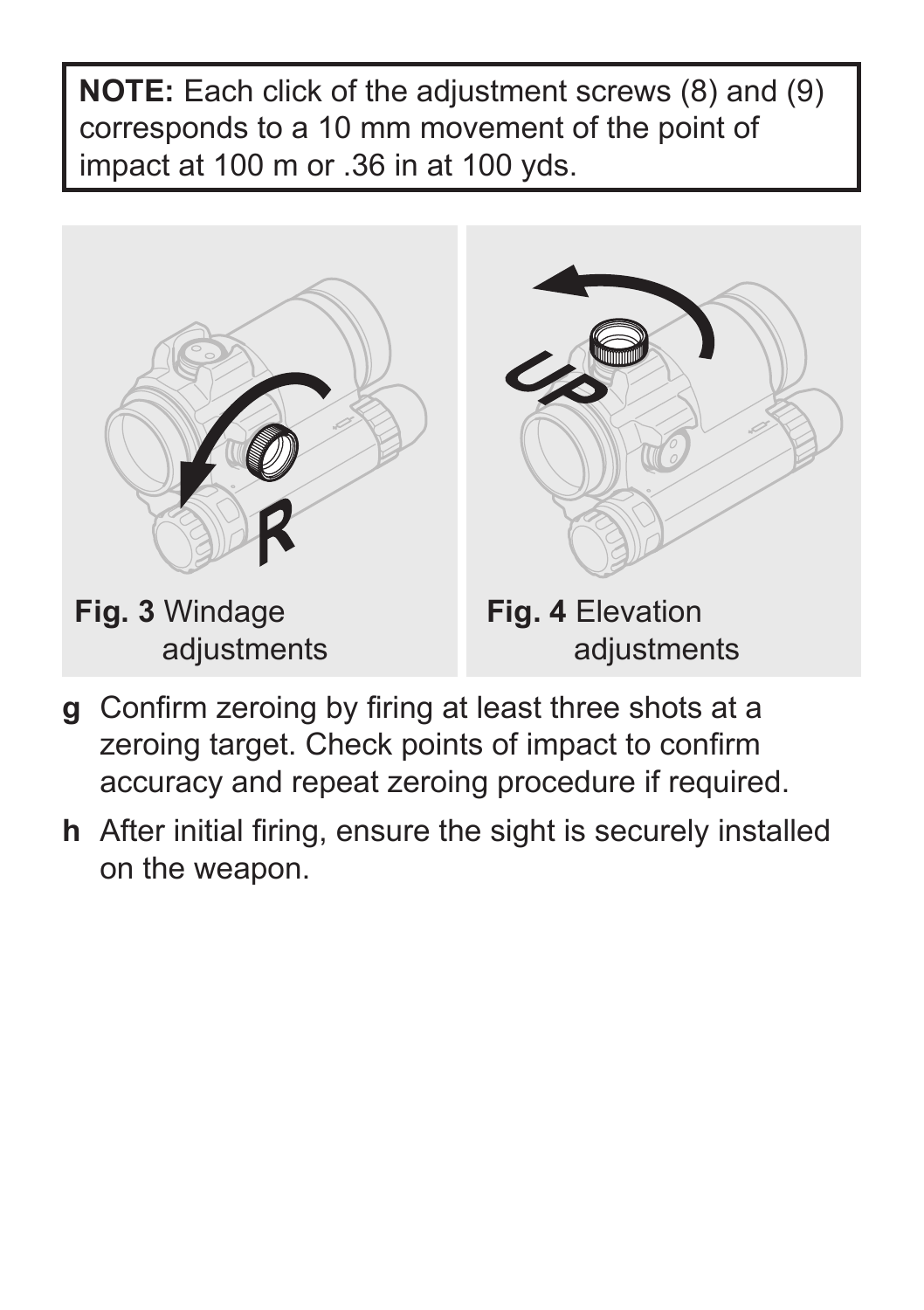## **3 EXTREME CONDITIONS**

- Extreme heat (moist or dry): no special procedures required.
- Extreme cold: extreme cold might shorten battery life. The Intensity switch (5) can be more difficult to operate than at normal temperatures.
- Salt air: no special procedures required.
- Sea spray, water, mud and snow: ensure that the battery cap (1), the adjustment cap (6) and the cap (7) are tightened before exposing the sight to sea spray, mud, snow or before submerging the sight in water. Tighten the adjustment cap (6), the cap (7) and the battery cap (1) by hand and by the use of the tool (14 B). Keep lens covers (3) and (4) closed when the sight is not being used. Clean lenses with lens paper/ cloth and wipe the sight dry as soon as possible after exposure to water, sea spray, mud or snow.
- Dust storms and sand storms: keep lens covers (3) and (4) closed when the sight is not being used.
- High altitudes: no special procedures required.

**CAUTION:** Never clean the lenses with fingers. Use lens paper/cloth. If lens paper/cloth is not available:

- To clear away debris (sand, grass etc.): blow away the dirt or rinse with clear water.
- To clean lenses: fog the lenses or rinse with clear water and clean them with a soft piece of cloth.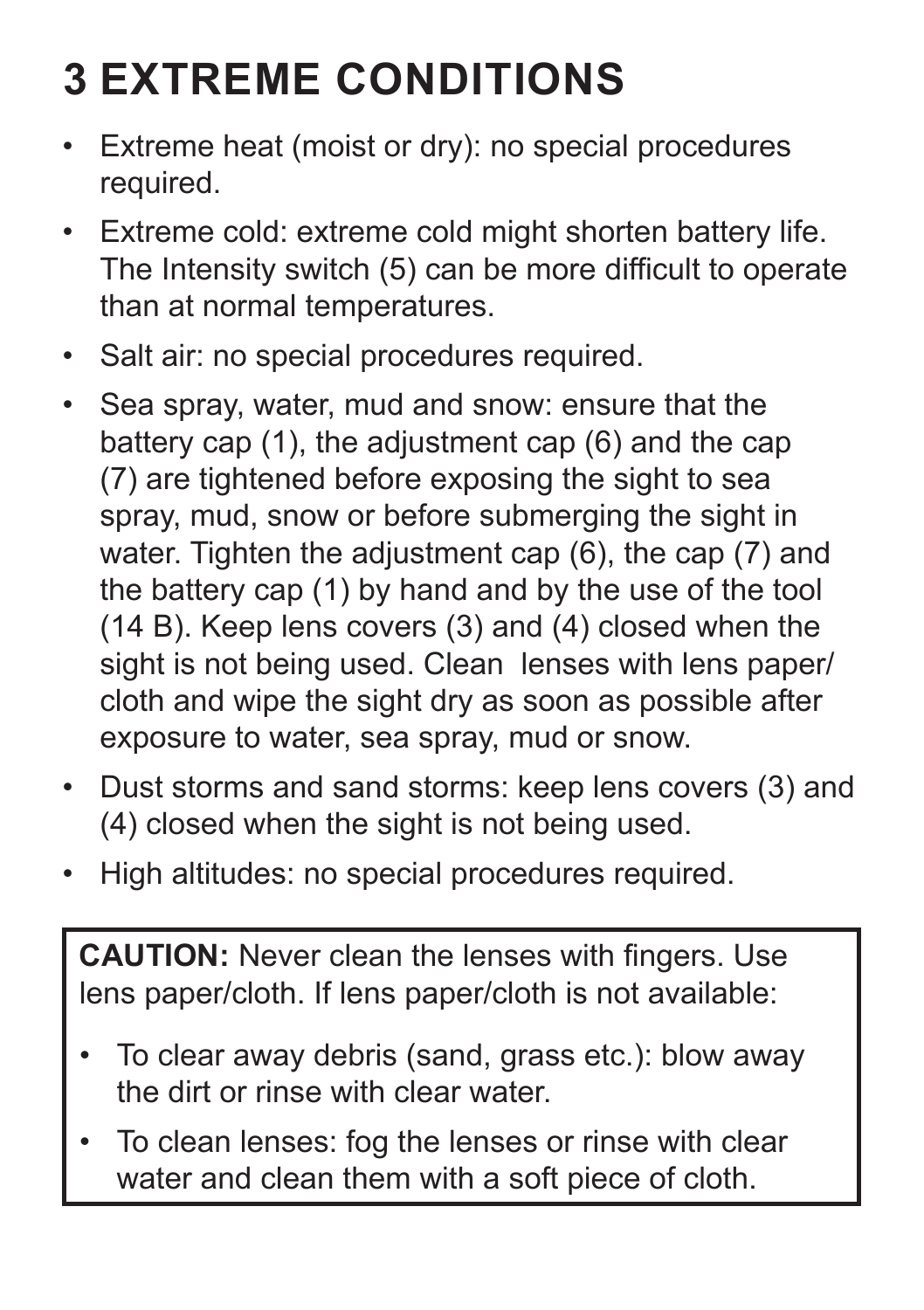# **4 TROUBLESHOOTING**

#### **The red dot does not appear or has disappeared**

Make sure contact surfaces in the battery compartment are clean and verify that a working battery (2) is installed correctly according to 2.1. If the intensity switch (5) is defective, notify local dealer/armourer.

#### **The sight is impossible to zero**

If an adjustment screw  $(8)$  or  $(9)$  is at its limit, check the alignment of mount and barrel. If point of impact is moving, check the stability of mount and weapon rail (or carry handle)

## **5 INSTALLATION INSTRUCTIONS**

To avoid damage to the sight and for the proper assembly of the base (10) onto the sight, the original screws (13) (M3,4 pcs) must be tightened by hand and with the tool (14 C).

- **a** Place the sight upside down in your hand.
- **b** Press the base (10) against the sight and verify there is no gap.
- **c** Apply thread locking fluid to the threads and install the screws (13).
- **d** Tighten the screws (13) in a crosswise pattern. Tighten until resistance is encountered. Proceed with another 1/4 to 1/2 turn until fully tightened  $(1.35$  Nm  $/ 1.0$  ft·lb).

**CAUTION:** Do not overtighten.